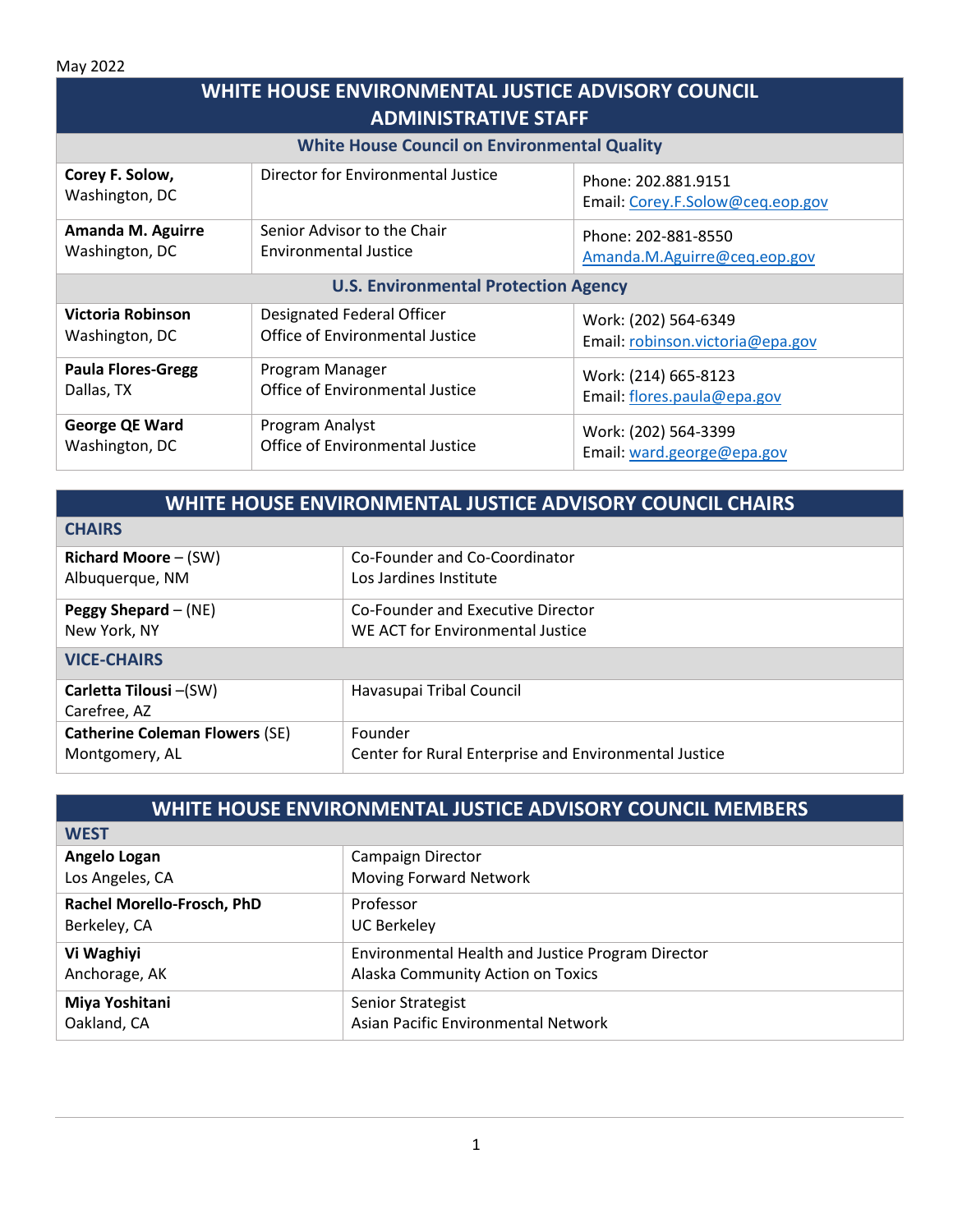| May 2022                   |                                                        |  |
|----------------------------|--------------------------------------------------------|--|
| <b>MIDWEST</b>             |                                                        |  |
| <b>Kim Havey</b>           | Director, Division of Sustainability                   |  |
| Minneapolis, MN            | <b>City of Minneapolis</b>                             |  |
| Kyle Whyte, PhD            | George Willis Pack Professor                           |  |
| Ann Arbor, MI              | <b>Environment and Sustainability</b>                  |  |
|                            | University of Michigan                                 |  |
| Hli Xyooj                  | Founder                                                |  |
| Saint Paul, MN             | <b>Advancement of Hmong Americans</b>                  |  |
|                            |                                                        |  |
| <b>SOUTHEAST</b>           |                                                        |  |
| <b>Tom Cormons</b>         | <b>Executive Director</b>                              |  |
| Charlottesville, VA        | <b>Appalachian Voices</b>                              |  |
| LaTricea Adams             | Founder, CEO & President                               |  |
| Memphis, TN                | <b>Black Millennials for Flint</b>                     |  |
| <b>Harold Mitchell</b>     | Founder                                                |  |
| Spartanburg, SC            | <b>ReGenesis</b>                                       |  |
| <b>Beverly Wright, PhD</b> | <b>Founder and Executive Director</b>                  |  |
| New Orleans, LA            | Deep South Center for Environmental Justice            |  |
|                            |                                                        |  |
| <b>SOUTHWEST</b>           |                                                        |  |
| Susana Almanza             | Director                                               |  |
| Austin, TX                 | People Organized in Defense of Earth and Her Resources |  |
| <b>Jade Begay</b>          | Climate Justice Campaign Director                      |  |
| Santa Fe, NM               | <b>NDN Collective</b>                                  |  |
| <b>Robert Bullard, PhD</b> | Professor                                              |  |

ī

| Houston, TX | Department of Urban Planning and Environmental Policy<br><b>Texas Southern University</b> |
|-------------|-------------------------------------------------------------------------------------------|
| Juan Parras | Founder and Executive Director                                                            |
| Houston, TX | Texas Environmental Justice Advocacy Services                                             |

| <b>NORTHEAST</b>                      |                                                                                                                                  |
|---------------------------------------|----------------------------------------------------------------------------------------------------------------------------------|
| <b>Maria Belen Power</b>              | Associate Executive Director                                                                                                     |
| Chelsea, MA                           | GreenRoots                                                                                                                       |
| Jerome Foster II                      | Founder & Executive Director                                                                                                     |
| New York, NY                          | Waic Up                                                                                                                          |
| Maria López-Núñez<br>Newark, NJ       | Deputy Director<br><b>Organizing and Advocacy</b><br>Ironbound Community Corporation                                             |
| <b>Michele Roberts</b>                | Co-Coordinator                                                                                                                   |
| Washington, DC                        | Environmental Justice and Health Alliance for Chemical Policy Reform                                                             |
| <b>Nicky Sheats, PhD</b><br>Union, NJ | Director<br>Center for the Urban Environment<br>John S. Watson Institute for Urban Policy and Research<br><b>Kean University</b> |